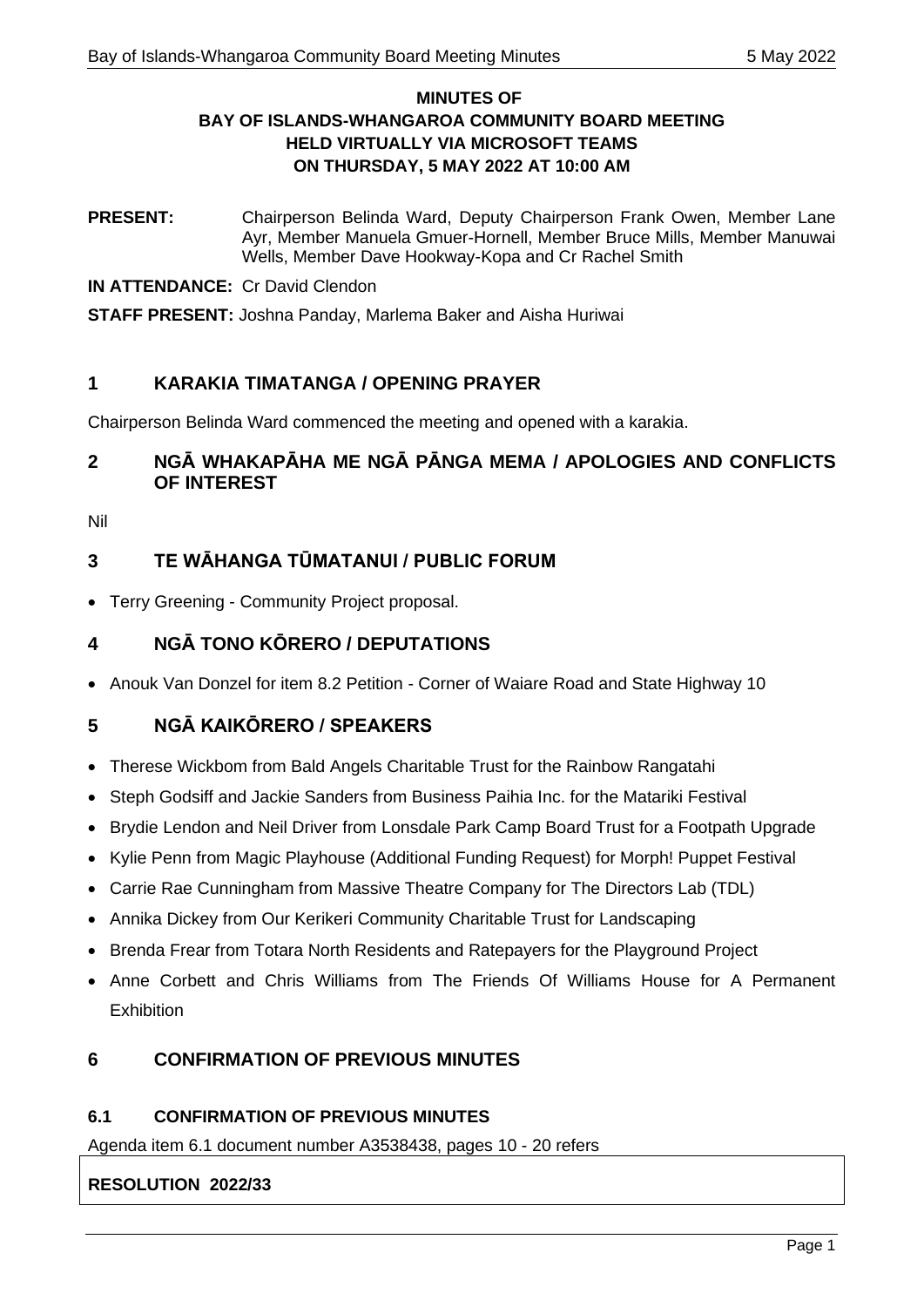Moved: Chairperson Belinda Ward Seconded: Member Frank Owen

**That the Bay of Islands-Whangaroa Community Board confirm the minutes of the Bay of Islands-Whangaroa Community Board meeting held 31 March 2022 are a true and correct record.**

In Favour: Belinda Ward, Lane Ayr, Manuela Gmuer-Hornell, Bruce Mills, Frank Owen, Manuwai Wells and Dave Hookway-Kopa Against: Nil Abstained: Cr Rachel Smith

**CARRIED**

# **7 REPORTS**

## **7.1 CHAIRPERSON AND MEMBERS REPORT**

Agenda item 7.1 document number A3661009, pages 21 - 28 refers

## **RESOLUTION 2022/34**

Moved: Member Manuela Gmuer-Hornell Seconded: Member Manuwai Wells

**That the Bay of Islands-Whangaroa Community Board note the reports from Chairperson Belinda Ward and Members Lane Ayr and Manuela Gmuer-Hornell.**

In Favour: Belinda Ward, Lane Ayr, Manuela Gmuer-Hornell, Bruce Mills, Frank Owen, Manuwai Wells and Dave Hookway-Kopa Against: Nil Abstained: Cr Rachel Smith

**CARRIED**

## **7.2 ROAD NAMING - 1913 STATE HIGHWAY 10, WAIPAPA**

Agenda item 7.2 document number A3668375, pages 29 - 42 refers

## **RESOLUTION 2022/35**

Moved: Chairperson Belinda Ward Seconded: Member Manuela Gmuer-Hornell

**That the Bay of Islands-Whangaroa Community Board, pursuant to Council's Road Naming and Property Addressing Policy #2125, name a private right-of-way (ROW), Industrial Way that is currently addressed at 1913 State Highway 10, Waipapa as per map (A3667618).**

In Favour: Belinda Ward, Lane Ayr, Manuela Gmuer-Hornell, Bruce Mills and Frank Owen Against: Nil Abstained: Manuwai Wells, Dave Hookway-Kopa and Cr Rachel Smith

**CARRIED**

## **7.3 ROAD NAMING - 307 KERIKERI ROAD, KERIKERI**

Agenda item 7.3 document number A3670457, pages 43 - 53 refers

## **RESOLUTION 2022/36**

Moved: Member Bruce Mills Seconded: Member Manuela Gmuer-Hornell

**That the Bay of Islands-Whangaroa Community Board, pursuant to Council's Road Naming**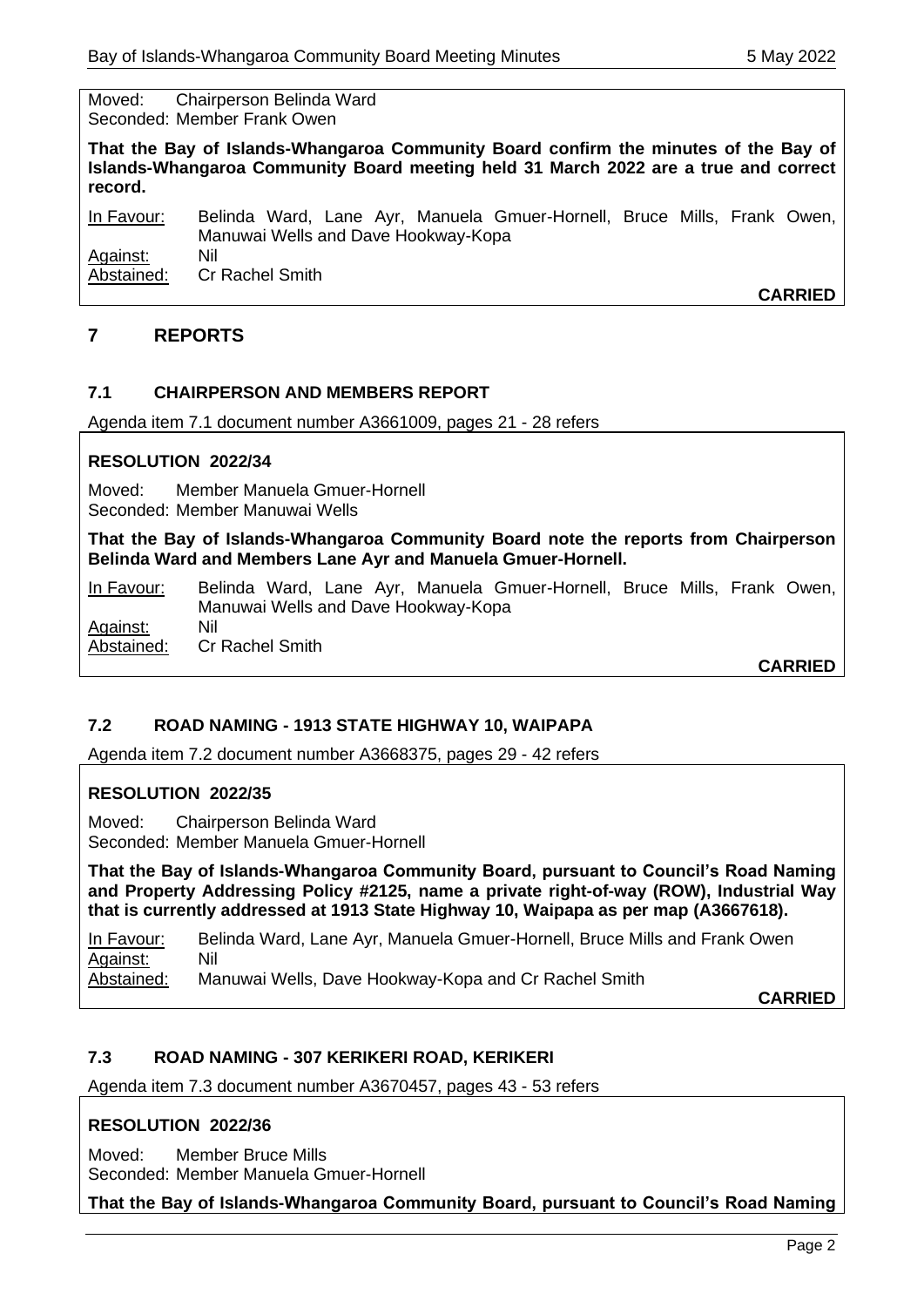**and Property Addressing Policy #2125, name a private road, Squeak Lane that is currently addressed at 307 Kerikeri Road, Kerikeri as per map (A3627345).**

In Favour: Belinda Ward, Manuela Gmuer-Hornell, Bruce Mills and Frank Owen Against: Nil Abstained: Lane Ayr, Manuwai Wells, Dave Hookway-Kopa and Cr Rachel Smith

**CARRIED**

# **7.4 ROAD NAMING - 20A ARANGA ROAD, KERIKERI**

Agenda item 7.4 document number A3671289, pages 54 - 56 refers

## **RESOLUTION 2022/37**

Moved: Member Lane Ayr Seconded: Member Manuela Gmuer-Hornell

**That the Bay of Islands-Whangaroa Community Board, pursuant to Council's Road Naming and Property Addressing Policy #2125, name a private right-of-way (ROW), Morcom Lane that is currently addressed at 20a Aranga Road, Kerikeri as per map (A3670973).**

In Favour: Belinda Ward, Lane Ayr, Manuela Gmuer-Hornell, Bruce Mills and Frank Owen Against: Nil Abstained: Manuwai Wells, Dave Hookway-Kopa and Cr Rachel Smith

**CARRIED**

## **7.5 STATEMENT OF COMMUNITY BOARD FUND ACCOUNT AS AT 31 MARCH 2022**

Agenda item 7.5 document number A3673998, pages 57 - 61 refers

## **RESOLUTION 2022/38**

Moved: Member Manuela Gmuer-Hornell Seconded: Member Manuwai Wells

**That the Bay of Islands-Whangaroa Community Board receives the report entitled "Statement of the Bay of Islands-Whangaroa Community Board Community Fund account as at 31 March 2022"**

In Favour: Belinda Ward, Lane Ayr, Manuela Gmuer-Hornell, Bruce Mills, Frank Owen, Manuwai Wells and Dave Hookway-Kopa

Against: Nil Abstained: Cr Rachel Smith

**CARRIED**

## **7.6 WINTER 2021/2022 RURAL TRAVEL FUNDING APPLICATIONS**

Agenda item 7.6 document number A3674056, pages 62 - 112 refers

## **RESOLUTION 2022/39**

Moved: Chairperson Belinda Ward Seconded: Member Dave Hookway-Kopa

**That the Bay of Islands-Whangaroa Community Board:**

- **a) allocates Rural Travel Grant funding in accordance with the recommendations received from Sport Northland as follows:**
- $a)$ **Bay of Islands Amateur Swimming Club Incorporated \$1,000.00**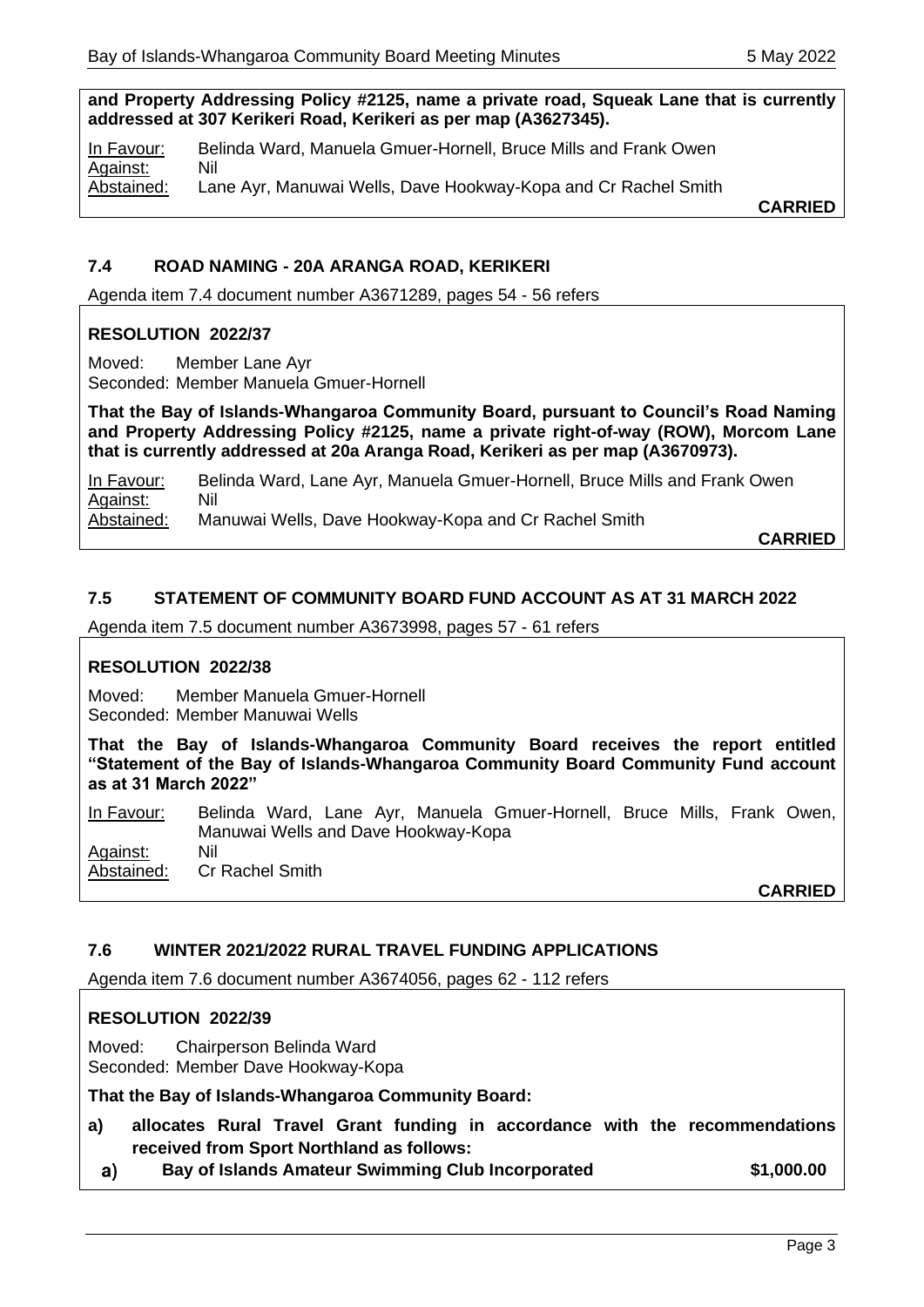| b)            | <b>Bay of Islands College</b>           | \$3,000.00  |
|---------------|-----------------------------------------|-------------|
| c)            | Kerikeri High School                    | \$1,000.00  |
| d)            | <b>Moerewa Rugby Club</b>               | \$1,500.00  |
| $\mathbf{e})$ | <b>Moerewa Tigers Rugby League Club</b> | \$1,500.00  |
| f)            | <b>Paihia Football Club</b>             | \$1,500.00  |
| g)            | <b>Russell Sports Club</b>              | \$1,600.00  |
| h)            | <b>Whangaroa College</b>                | \$2,000.00  |
| i)            | <b>Mid North United Sports Club</b>     | \$2,000.00  |
|               | Total:                                  | \$15,100.00 |

**b)** agree that Bay of Islands Amateur Swimming Club Incorporated is all **as their Rural Travel Summer application was not included for consideration.**

| <u>In Favour:</u> | Belinda Ward, Lane Ayr, Manuela Gmuer-Hornell, Bruce Mills, Frank Owen, |                |
|-------------------|-------------------------------------------------------------------------|----------------|
|                   | Manuwai Wells and Dave Hookway-Kopa                                     |                |
| Against:          | Nil                                                                     |                |
| Abstained:        | <b>Cr Rachel Smith</b>                                                  |                |
|                   |                                                                         | <b>CARRIED</b> |

At 12:58 pm, Cr Rachel Smith left the meeting.

## **7.7 FUNDING APPLICATION**

Agenda item 7.7 document number A3674897, pages 113 - 121 refers

## **RESOLUTION 2022/40**

Moved: Chairperson Belinda Ward Seconded: Member Frank Owen

**That the Bay of Islands-Whangaroa Community Board;**

- **a. rescinds their grant of \$5,000 (plus GST if applicable) which was to be paid from the Board's Community Fund account to Kerikeri Scout Group for costs towards 2022 Kerikeri ANZAC Service to meet the following Community Outcomes:**
	- **i) Communities that are healthy, safe, connected and sustainable**
	- **ii) Proud, vibrant communities**

In Favour: Belinda Ward, Lane Ayr, Manuela Gmuer-Hornell, Bruce Mills, Frank Owen, Manuwai Wells and Dave Hookway-Kopa Against: Nil

Abstained: Cr Rachel Smith

## **RESOLUTION 2022/41**

Moved: Member Dave Hookway-Kopa Seconded: Member Lane Ayr

**That the Bay of Islands-Whangaroa Community Board;** 

**b. approves the sum of \$10,000 (plus GST if applicable) be paid from the Board's Community Fund account to Bald Angels Charitable Trust for costs towards establishing a drop-in centre and promoting Rainbow Rangatahi services to meet the following Community Outcomes:** 

**i) Communities that are healthy, safe, connected and sustainable ii) Proud, vibrant communities** 

**CARRIED**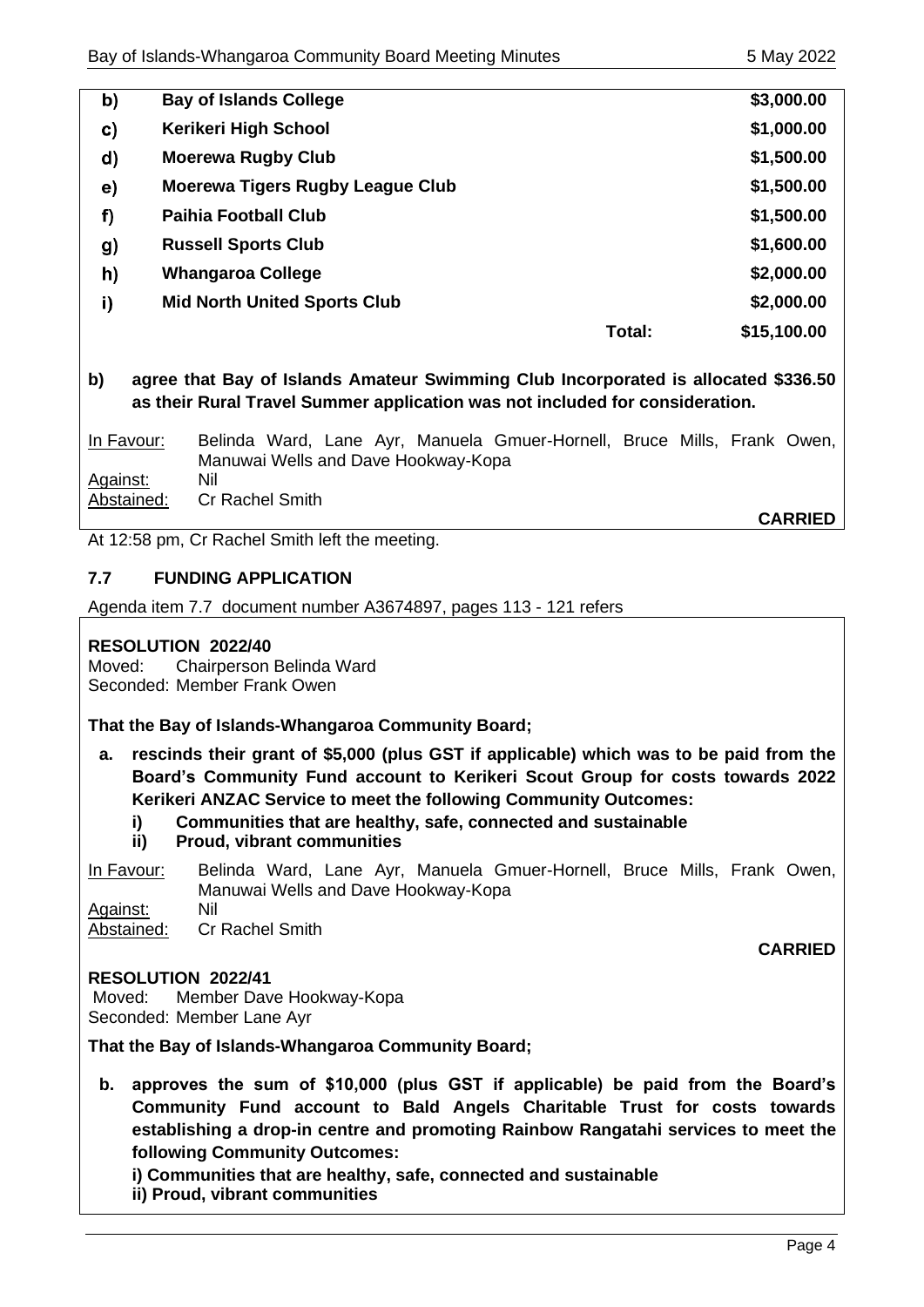| In Favour:                                                                                                                                                                                                                                                                                                                                              | Belinda Ward, Lane Ayr, Manuela Gmuer-Hornell, Bruce Mills, Frank Owen,<br>Manuwai Wells and Dave Hookway-Kopa                                     |  |  |  |  |  |
|---------------------------------------------------------------------------------------------------------------------------------------------------------------------------------------------------------------------------------------------------------------------------------------------------------------------------------------------------------|----------------------------------------------------------------------------------------------------------------------------------------------------|--|--|--|--|--|
| Against:<br>Abstained:                                                                                                                                                                                                                                                                                                                                  | Nil<br>Cr Rachel Smith                                                                                                                             |  |  |  |  |  |
|                                                                                                                                                                                                                                                                                                                                                         | <b>CARRIED</b>                                                                                                                                     |  |  |  |  |  |
| <b>RESOLUTION 2022/42</b><br>Member Manuela Gmuer-Hornell<br>Moved <sup>.</sup><br>Seconded: Member Manuwai Wells                                                                                                                                                                                                                                       |                                                                                                                                                    |  |  |  |  |  |
| That the Bay of Islands-Whangaroa Community Board;                                                                                                                                                                                                                                                                                                      |                                                                                                                                                    |  |  |  |  |  |
| approves the sum of \$5,000 (plus GST if applicable) be paid from the Board's<br>с.<br>Community Fund account to Bay of Islands Country Rock Festival for costs towards<br>shuttles and event promotion to meet the following Community Outcomes:<br>i) Communities that are healthy, safe, connected and sustainable<br>ii) Proud, vibrant communities |                                                                                                                                                    |  |  |  |  |  |
| In Favour:                                                                                                                                                                                                                                                                                                                                              | Belinda Ward, Manuela Gmuer-Hornell, Bruce Mills, Frank Owen and Manuwai<br>Wells                                                                  |  |  |  |  |  |
| Against:                                                                                                                                                                                                                                                                                                                                                | Lane Ayr and Dave Hookway-Kopa<br><b>CARRIED</b>                                                                                                   |  |  |  |  |  |
|                                                                                                                                                                                                                                                                                                                                                         |                                                                                                                                                    |  |  |  |  |  |
| <b>MOTION</b>                                                                                                                                                                                                                                                                                                                                           |                                                                                                                                                    |  |  |  |  |  |
| Moved:                                                                                                                                                                                                                                                                                                                                                  | Member Manuela Gmuer-Hornell<br>Seconded: Chairperson Belinda Ward                                                                                 |  |  |  |  |  |
|                                                                                                                                                                                                                                                                                                                                                         | That the Bay of Islands-Whangaroa Community Board;                                                                                                 |  |  |  |  |  |
| <b>d.</b> approves the sum of \$20,000 (plus GST if applicable) be paid from the Board's Community<br>Fund account to Business Paihia Inc for costs towards inaugural Matariki Festival 2022 to<br>meet the following Community Outcomes:<br>i) Communities that are healthy, safe, connected and sustainable<br>ii) Proud, vibrant communities         |                                                                                                                                                    |  |  |  |  |  |
| In Favour:<br><u>Against:</u><br>Abstained:                                                                                                                                                                                                                                                                                                             | Belinda Ward<br>Lane Ayr, Manuela Gmuer-Hornell, Bruce Mills, Frank Owen and Manuwai Wells<br>Dave Hookway-Kopa and Cr Rachel Smith<br><b>LOST</b> |  |  |  |  |  |
|                                                                                                                                                                                                                                                                                                                                                         |                                                                                                                                                    |  |  |  |  |  |
| <b>AMENDMENT</b><br>Member Manuwai Wells<br>Moved:<br>Seconded: Member Manuela Gmuer-Hornell                                                                                                                                                                                                                                                            |                                                                                                                                                    |  |  |  |  |  |
| That the Bay of Islands-Whangaroa Community Board;                                                                                                                                                                                                                                                                                                      |                                                                                                                                                    |  |  |  |  |  |
| approves the sum of \$5,000 (plus GST if applicable) be paid from the Board's Community<br>d.<br>Fund account to Business Paihia Inc for costs towards the inaugural Matariki Festival 2022<br>the event is to meet the following Community Outcomes:                                                                                                   |                                                                                                                                                    |  |  |  |  |  |
| Communities that are healthy, safe, connected and sustainable<br>i)                                                                                                                                                                                                                                                                                     |                                                                                                                                                    |  |  |  |  |  |
| ii)<br>е.                                                                                                                                                                                                                                                                                                                                               | Proud, vibrant communities<br>that the Bay of Islands-Whangaroa Community Board Logo is included in all promotions;                                |  |  |  |  |  |
| free water is provided at all events and the attendees are encouraged to bring their own<br>f.<br>refillable/reusable containers or sustainable drinking containers are provided.                                                                                                                                                                       |                                                                                                                                                    |  |  |  |  |  |
| Belinda Ward, Lane Ayr, Manuela Gmuer-Hornell, Bruce Mills, Frank Owen,<br><u>In Favour:</u>                                                                                                                                                                                                                                                            |                                                                                                                                                    |  |  |  |  |  |

Manuwai Wells and Dave Hookway-Kopa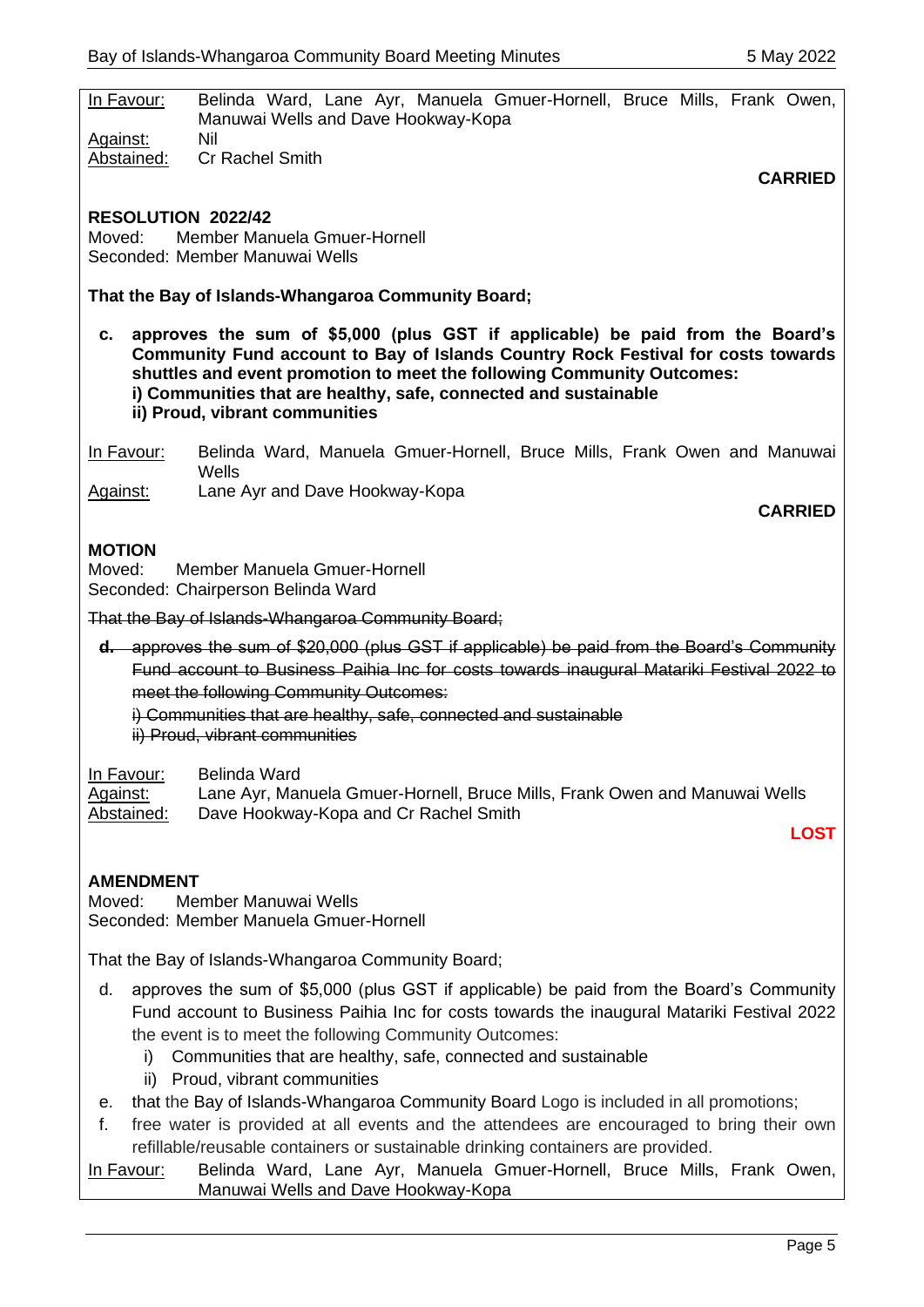Against: Nil

**RESOLUTION 2022/43** Moved: Chairperson Belinda Ward Seconded: Member Lane Ayr

**That the Bay of Islands-Whangaroa Community Board;**

**d. approves the sum of \$5,000 (plus GST if applicable) be paid from the Board's Community Fund account to Business Paihia Inc for costs towards the inaugural Matariki Festival 2022 the event is to meet the following Community Outcomes:**

- **i) Communities that are healthy, safe, connected and sustainable**
- **ii) Proud, vibrant communities**
- **e. that the Bay of Islands-Whangaroa Community Board Logo is included in all promotions;**
- **f. free water is provided at all events and the attendees are encouraged to bring their own refillable/reusable containers or sustainable drinking containers are provided.**

In Favour: Belinda Ward, Lane Ayr, Manuela Gmuer-Hornell, Bruce Mills, Frank Owen, Manuwai Wells and Dave Hookway-Kopa Against: Nil

## **RESOLUTION 2022/44**

Moved: Member Bruce Mills Seconded: Member Manuwai Wells

**That the Bay of Islands-Whangaroa Community Board;**

- **g. approves the sum of \$950 (plus GST if applicable) be paid from the Board's Community Fund account to Kororipo Paddlers for costs towards the Triple Crown event 2022 to meet the following Community Outcomes:** 
	- **i) Communities that are healthy, safe, connected and sustainable**
	- **ii) Proud, vibrant communities**
- In Favour: Belinda Ward, Lane Ayr, Manuela Gmuer-Hornell, Bruce Mills, Frank Owen, Manuwai Wells and Dave Hookway-Kopa

Against: Nil

## **RESOLUTION 2022/45**

Moved: Member Bruce Mills Seconded: Member Manuela Gmuer-Hornell

**That the Bay of Islands-Whangaroa Community Board;**

- **h. approves the sum of \$3,476 (plus GST if applicable) be paid from the Board's Community Fund account to Lonsdale Park Camp Board for costs towards the footpaths to meet the following Community Outcomes:** 
	- **i) Communities that are healthy, safe, connected and sustainable**
	- **ii) Proud, vibrant communities**

In Favour: Belinda Ward, Lane Ayr, Manuela Gmuer-Hornell, Bruce Mills, Frank Owen, Manuwai Wells and Dave Hookway-Kopa Against: Nil

## **RESOLUTION 2022/46**

Moved: Member Manuela Gmuer-Hornell

**CARRIED** 

**CARRIED**

## **CARRIED**

**CARRIED**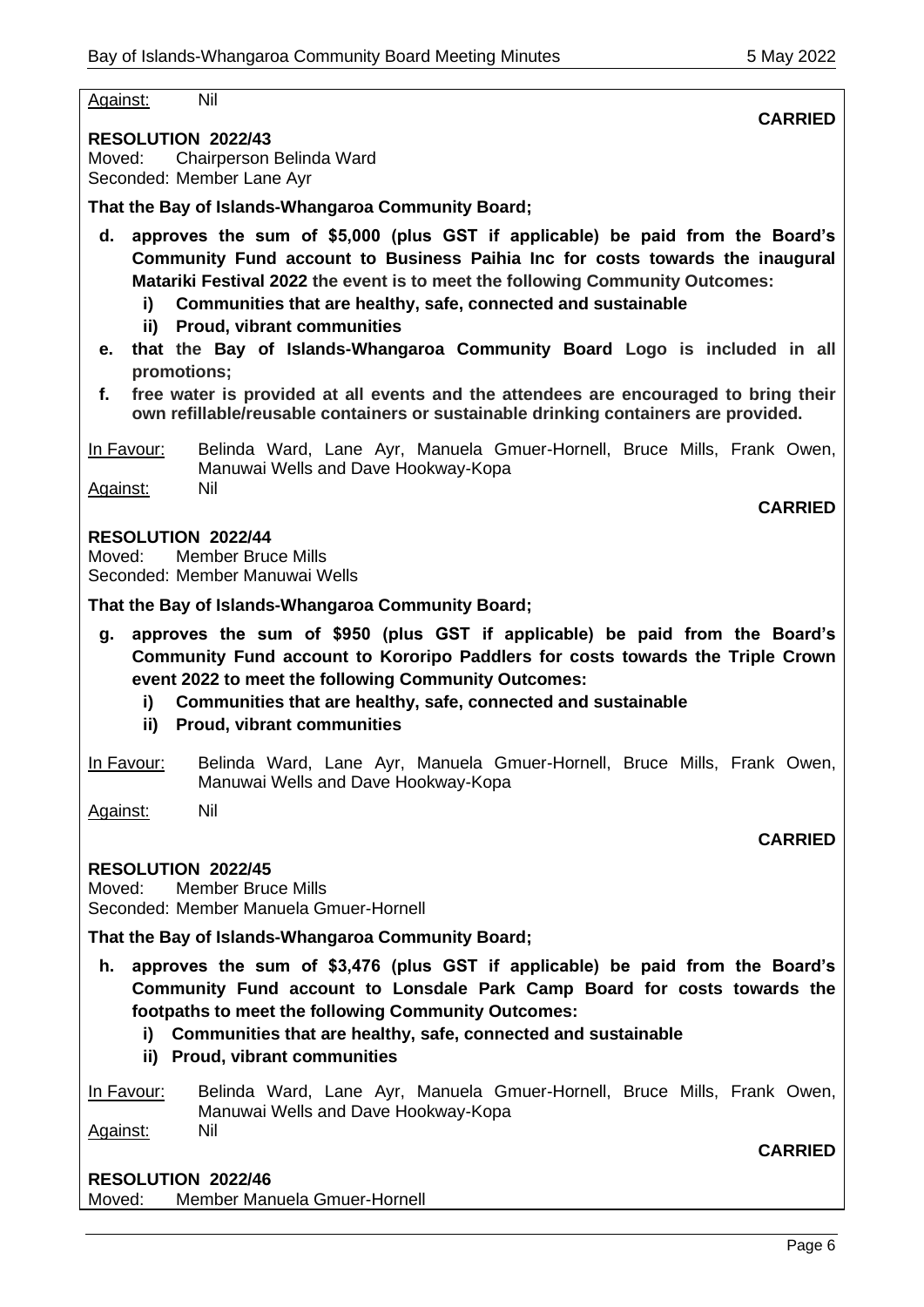**CARRIED**

#### Seconded: Member Lane Ayr

**That the Bay of Islands-Whangaroa Community Board;**

- **i. approves the sum of \$4,000 (plus GST if applicable) be paid from the Board's Community Fund account to the Magic Playhouse costs towards the Morph! festival to meet the following Community Outcomes:** 
	- **i) Communities that are healthy, safe, connected and sustainable**
	- **ii) Proud, vibrant communities**

In Favour: Belinda Ward, Lane Ayr, Manuela Gmuer-Hornell, Bruce Mills, Frank Owen and Manuwai Wells Against: Dave Hookway-Kopa

#### **RESOLUTION 2022/47**

Moved: Member Manuela Gmuer-Hornell Seconded: Member Manuwai Wells

## **That the Bay of Islands-Whangaroa Community Board;**

- **j. approves the sum of \$1,000 (plus GST if applicable) be paid from the Board's Community Fund account to the Massive Theatre Company towards The Directors Lab programme to meet the following Community Outcomes:** 
	- **i) Communities that are healthy, safe, connected and sustainable**
	- **ii) Proud, vibrant communities**

In Favour: Belinda Ward, Manuela Gmuer-Hornell and Manuwai Wells Against: Bruce Mills and Dave Hookway-Kopa Abstained: Lane Ayr and Frank Owen

**CARRIED** 

#### **RESOLUTION 2022/48**

Moved: Member Manuela Gmuer-Hornell Seconded: Member Lane Ayr

**That the Bay of Islands-Whangaroa Community Board;**

- **k. leaves the application for \$75,000 (plus GST if applicable) to lie on the table pending confirmation of permissions and a lease to occupy being granted to Our Kerikeri towards planting of the SH10/Kerikeri Road intersection to meet the following Community Outcomes:** 
	- **i) Communities that are healthy, safe, connected and sustainable**
	- **ii) Proud, vibrant communities**

In Favour: Belinda Ward, Lane Ayr, Manuela Gmuer-Hornell, Bruce Mills, Frank Owen, Manuwai Wells and Dave Hookway-Kopa

Against: Nil

**CARRIED**

**RESOLUTION 2022/49** Moved: Member Bruce Mills Seconded: Member Lane Ayr

**That the Bay of Islands-Whangaroa Community Board;**

**l. approves the sum of \$23,061 (plus GST if applicable) be paid from the Board's Community Fund account to the Totara North Residents and Ratepayers Association towards playground installation to meet the following Community Outcomes:**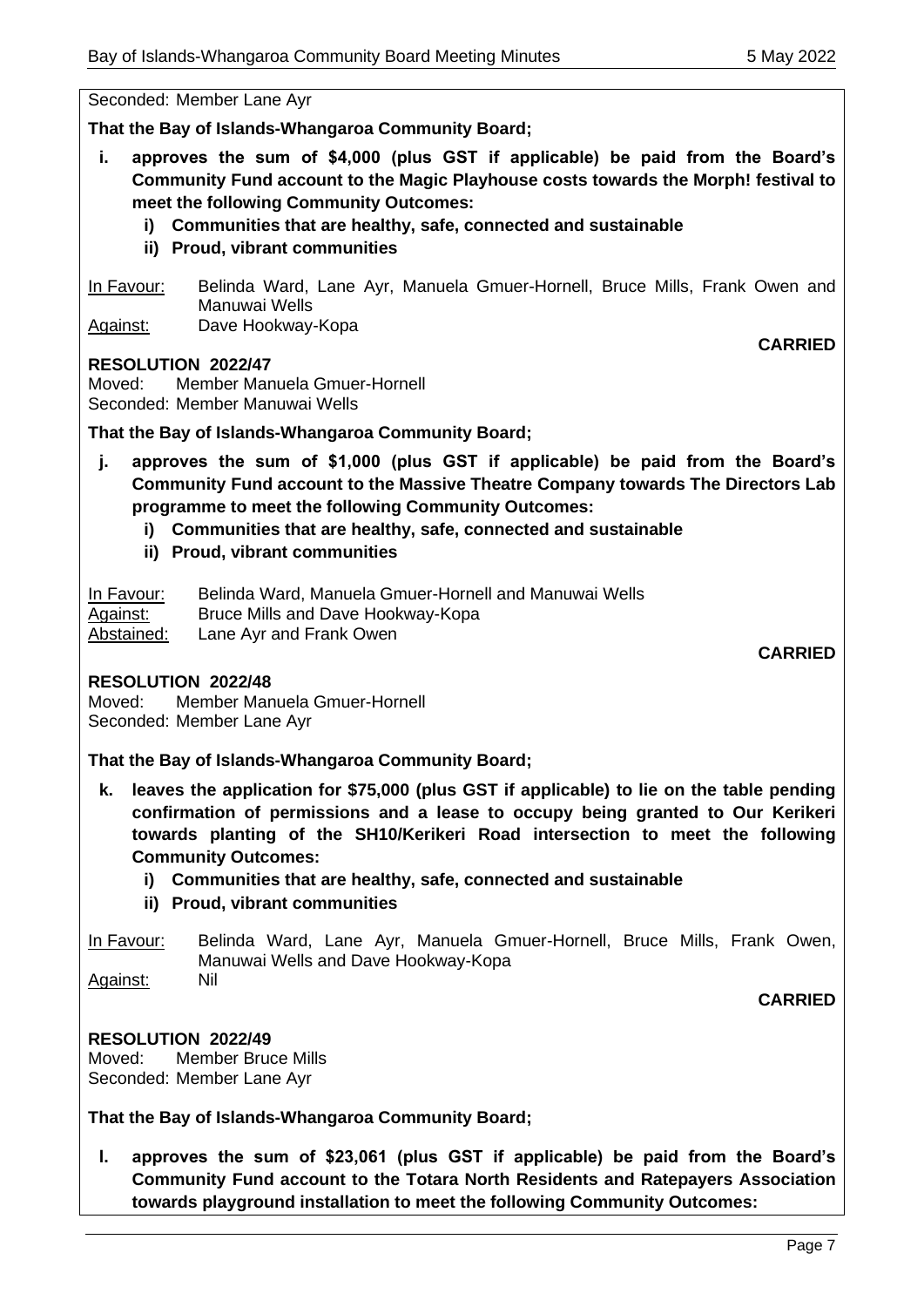## **i) Communities that are healthy, safe, connected and sustainable**

#### **ii) Proud, vibrant communities**

**provided that the funds are only released when the total funding associated with the entire project are obtained and provided to the funding advisor** 

In Favour: Belinda Ward, Lane Ayr, Manuela Gmuer-Hornell, Bruce Mills, Frank Owen, Manuwai Wells and Dave Hookway-Kopa Against: Nil

## **CARRIED**

#### **RESOLUTION 2022/50**

Moved: Member Manuela Gmuer-Hornell Seconded: Chairperson Belinda Ward

**That the Bay of Islands-Whangaroa Community Board;**

- **m. approves the sum of \$20,000 (plus GST if applicable) be paid from the Board's Community Fund account to the Friends of Williams House towards establishing a permanent exhibition of artefacts at Williams House to meet the following Community Outcomes:**
	- **i) Communities that are healthy, safe, connected and sustainable**
	- **ii) Proud, vibrant communities**

#### In Favour: Belinda Ward, Lane Ayr, Manuela Gmuer-Hornell, Frank Owen and Dave Hookway-Kopa Against: Bruce Mills and Manuwai Wells

# **CARRIED**

# **7.8 PROJECT FUNDING REPORTS**

Agenda item 7.8 document number A3675240, pages 194 - 197 refers

## **RESOLUTION 2022/51**

Moved: Chairperson Belinda Ward Seconded: Member Lane Ayr

**That the Bay of Islands-Whangaroa Community Board note the project report received from Russell Centennial Trust Board/Russell Museum.**

In Favour: Belinda Ward, Lane Ayr, Manuela Gmuer-Hornell, Bruce Mills, Frank Owen, Manuwai Wells and Dave Hookway-Kopa Against: Nil

**CARRIED**

## **7.9 BAY OF ISLANDS-WHANGAROA STATEMENT OF FINANCIAL PERFORMANCE ACTIVITIES BY WARD FOR THE PERIOD ENDING 31 MARCH 2022**

Agenda item 7.9 document number A3675276, pages 198 - 200 refers

## **RESOLUTION 2022/52**

Moved: Member Manuela Gmuer-Hornell Seconded: Member Lane Ayr

**That the Bay of Islands-Whangaroa Community Board receive the report Bay of Islands-Whangaroa Statement of Financial Performance Activities by Ward for the period ending 31**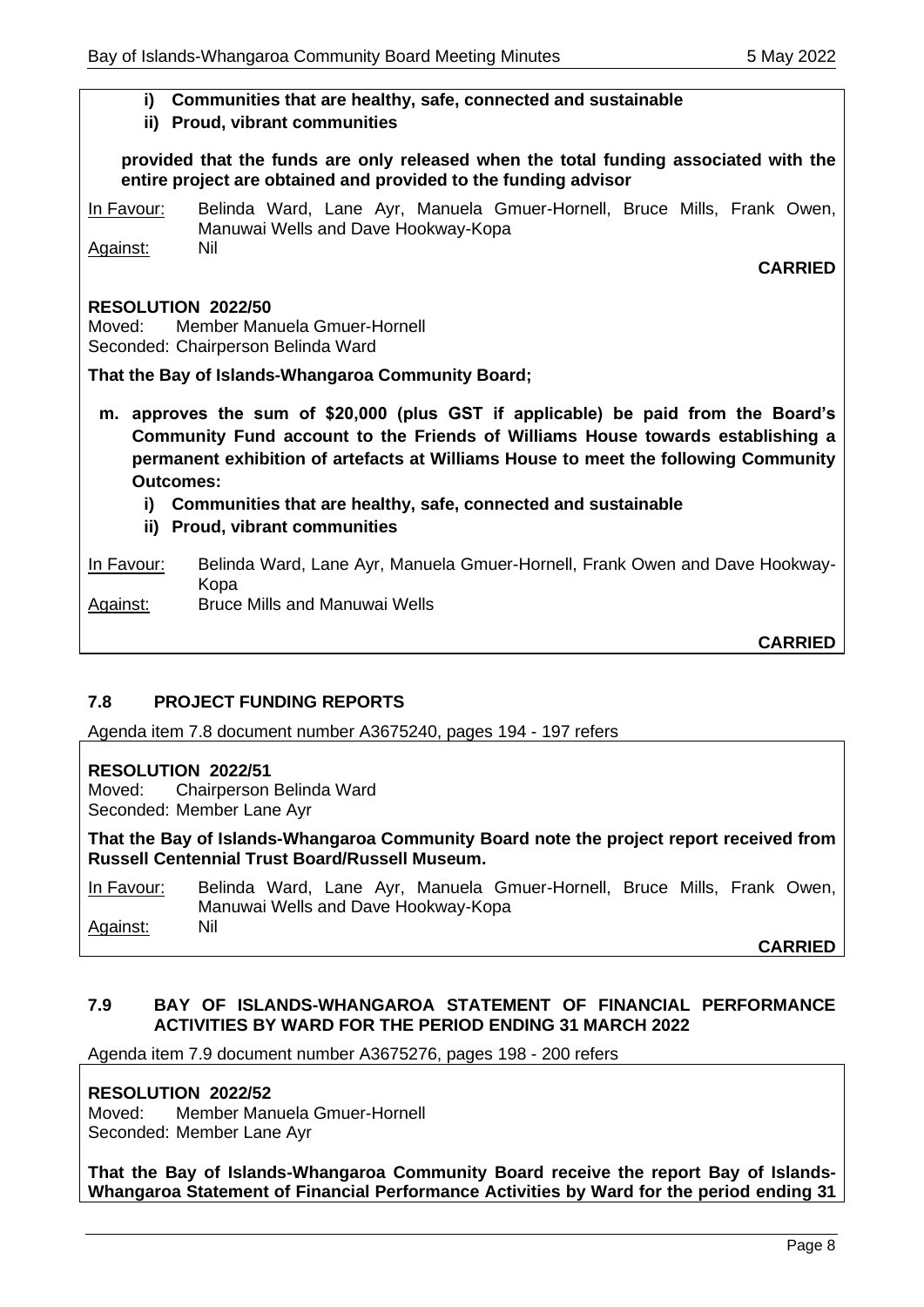#### **March 2022.**

In Favour: Belinda Ward, Lane Ayr, Manuela Gmuer-Hornell, Bruce Mills, Frank Owen, Manuwai Wells and Dave Hookway-Kopa Against: Nil

**CARRIED**

# **8 INFORMATION REPORTS**

## **8.1 OPITO BAY RESERVES MANAGEMENT PLAN PROPOSAL**

Agenda item 8.1 document number A3657082, pages 201 - 215 refers

#### **RESOLUTION 2022/41**

Moved: Chairperson Belinda Ward Seconded: Member Frank Owen

**That the Bay of Islands – Whangaroa Community Board receives as information only the report on the Opito Bay Reserves Management Plan Proposal.**

In Favour: Belinda Ward, Lane Ayr, Manuela Gmuer-Hornell, Bruce Mills, Frank Owen, Manuwai Wells and Dave Hookway-Kopa Against: Nil

**CARRIED**

#### **8.2 PETITION - CORNER OF WAIARE ROAD AND STATE HIGHWAY 10, KAEO**

Agenda item 8.2 document number A3677445, pages 216 - 224 refers

#### **RESOLUTION 2022/42**

Moved: Member Bruce Mills Seconded: Member Frank Owen

**That Bay of Islands-Whangaroa Community Board:**

- **a) formally receive the petition from Anouk Van Donzel on behalf of all signatories on the petition; and**
- **b) requests the Chief Executive, or his appointed staff to investigate options to close the rubbish collection point identified in the petition as the corner of Waiare Road, and State Highway 10, Kaeo.**

In Favour: Belinda Ward, Lane Ayr, Manuela Gmuer-Hornell, Bruce Mills, Frank Owen, Manuwai Wells and Dave Hookway-Kopa Against: Nil

**CARRIED**

At 2:51 pm, Member Dave Hookway-Kopa left the meeting.

#### **8.3 BAY OF ISLANDS-WHANGAROA COMMUNITY BOARD ACTION SHEET UPDATE APRIL 2022**

Agenda item 8.3 document number A3661019, pages 225 - 231 refers

**MOTION**

Moved: Chairperson Belinda Ward Seconded: Member Manuela Gmuer-Hornell

That the Bay of Islands-Whangaroa Community Board;

a) receive the report Bay of Islands-Whangaroa Community Board Action Sheet Update April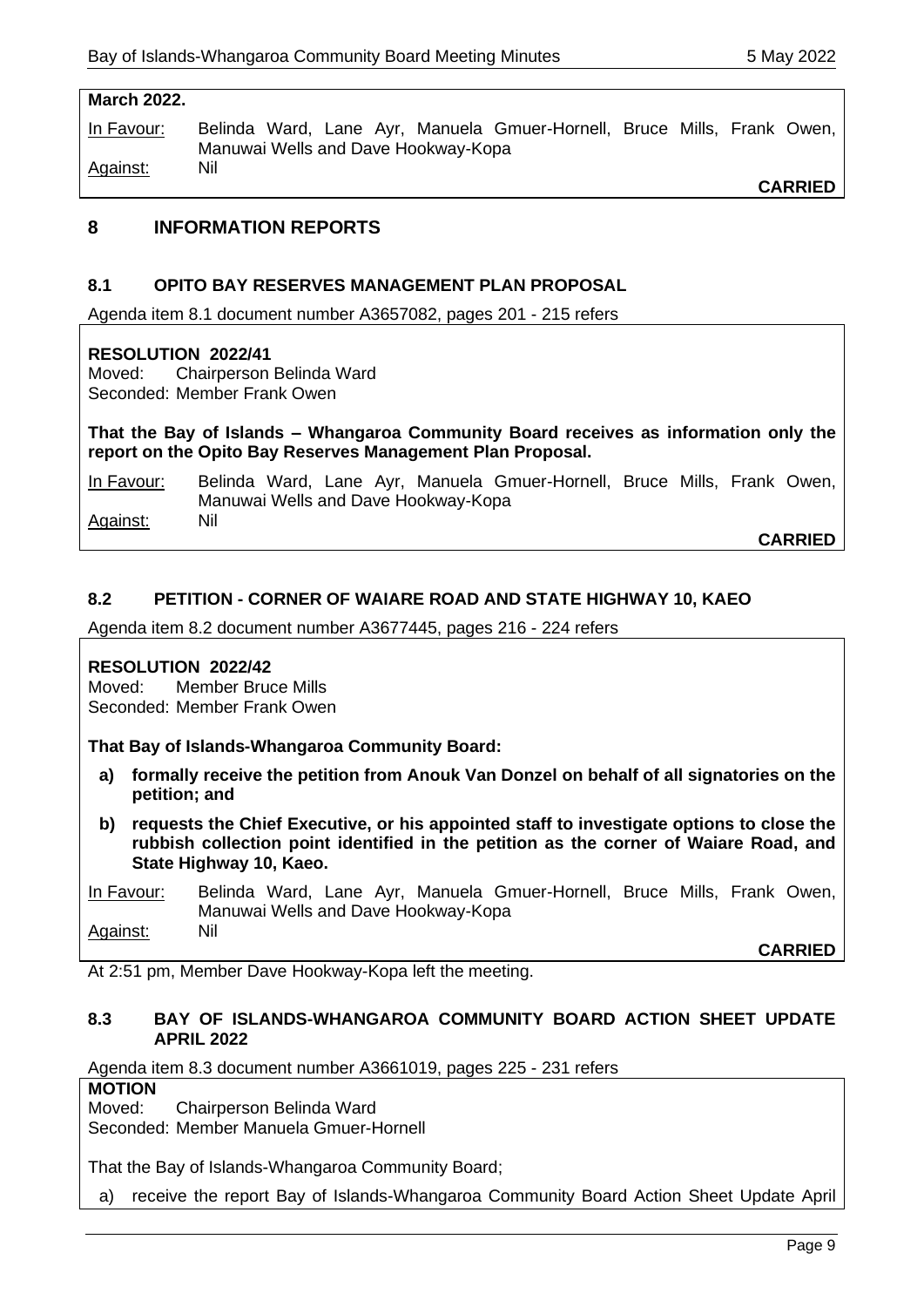| 2022.                                                                                                                                                                           |  |  |  |  |  |
|---------------------------------------------------------------------------------------------------------------------------------------------------------------------------------|--|--|--|--|--|
| <b>AMENDMENT</b><br><b>Member Frank Owen</b><br>Moved:<br>Seconded: Chairperson Belinda Ward                                                                                    |  |  |  |  |  |
| and ask Council to place Cherry Park House under the Halls Policy with urgency.<br>b)                                                                                           |  |  |  |  |  |
| Belinda Ward, Lane Ayr, Manuela Gmuer-Hornell, Bruce Mills, Frank Owen and<br>In Favour:<br>Manuwai Wells                                                                       |  |  |  |  |  |
| Nil<br>Against:<br><b>CARRIED</b>                                                                                                                                               |  |  |  |  |  |
| <b>AMENDMENT</b><br>Chairperson Belinda Ward<br>Moved:<br>Seconded: Member Manuela Gmuer-Hornell                                                                                |  |  |  |  |  |
| and agree to add the following new item onto the Action Sheet:<br>C)<br>Terry Greening Kaha Place community project proposal be added to the community<br>boards strategic plan |  |  |  |  |  |
| Belinda Ward, Lane Ayr, Manuela Gmuer-Hornell, Bruce Mills, Frank Owen and<br>In Favour:<br>Manuwai Wells<br>Nil<br>Against:                                                    |  |  |  |  |  |
| <b>CARRIED</b>                                                                                                                                                                  |  |  |  |  |  |
| The amendment became a substantive motion:                                                                                                                                      |  |  |  |  |  |
| <b>RESOLUTION 2022/55</b><br>Member Frank Owen<br>Moved:<br>Seconded: Member Manuwai Wells                                                                                      |  |  |  |  |  |
| That the Bay of Islands-Whangaroa Community Board:                                                                                                                              |  |  |  |  |  |
| receive the report Bay of Islands-Whangaroa Community Board Action Sheet Update<br>a)<br>April 2022, and                                                                        |  |  |  |  |  |
| and ask Council to place Cherry Park House under the Halls Policy with urgency;<br>b)<br>and agree to add the following new item onto the Action Sheet:<br>c)                   |  |  |  |  |  |
| Terry Greening Kaha Place community project proposal be added to the<br>$\bullet$<br>community boards strategic plan                                                            |  |  |  |  |  |
| Belinda Ward, Lane Ayr, Manuela Gmuer-Hornell, Bruce Mills, Frank Owen and<br>In Favour:                                                                                        |  |  |  |  |  |

**CARRIED**

# **9 RESOLUTION TO EXCLUDE THE PUBLIC**

Manuwai Wells

#### **RESOLUTION 2022/56**

Against: Nil

Moved: Chairperson Belinda Ward Seconded: Member Frank Owen

**That the public be excluded from the following parts of the proceedings of this meeting.**

**The general subject matter of each matter to be considered while the public is excluded, the reason for passing this resolution in relation to each matter, and the specific grounds under section 48 of the Local Government Official Information and Meetings Act 1987 for the passing of this resolution are as follows:**